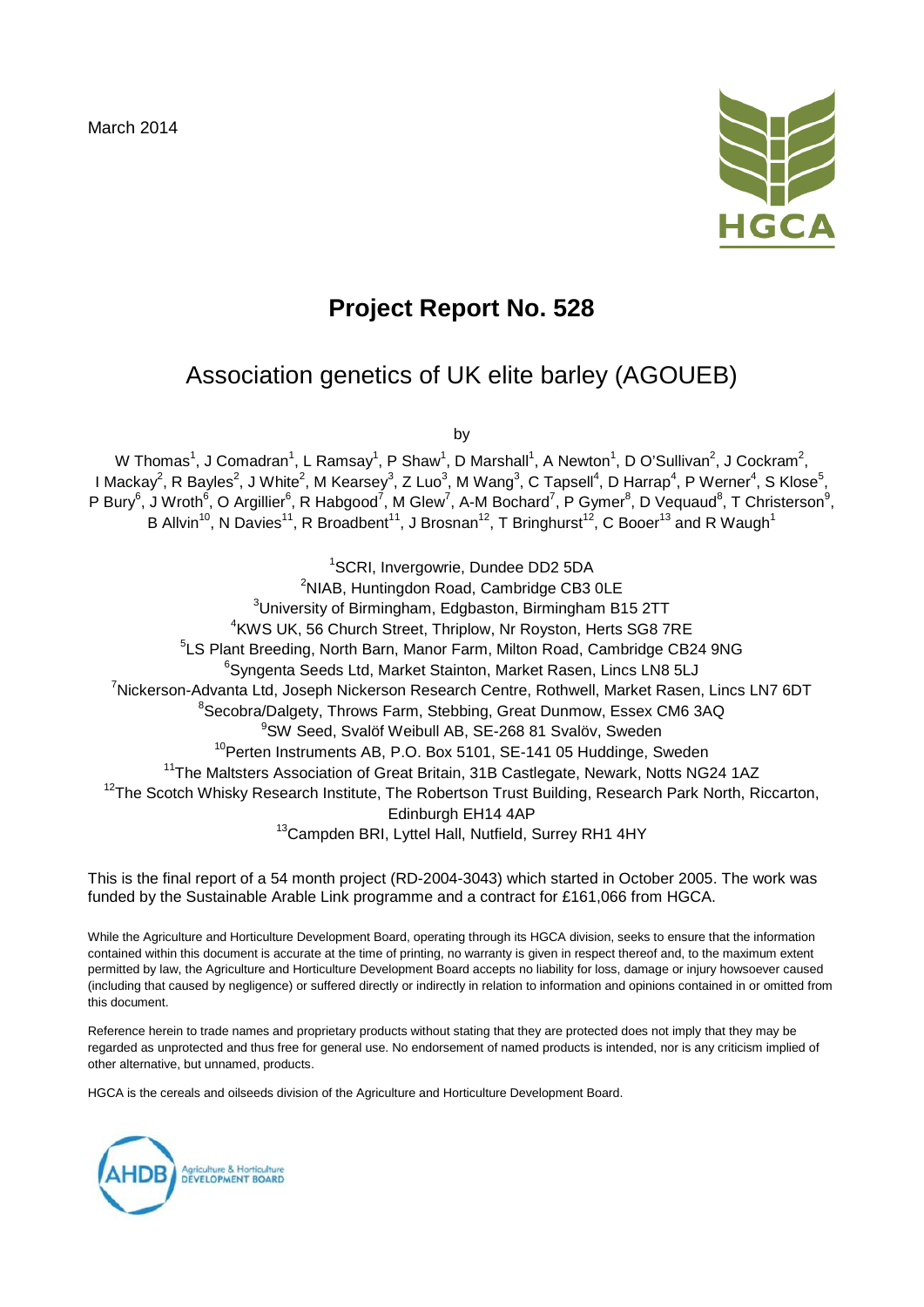# **CONTENTS**

| 1. |        |  |  |  |
|----|--------|--|--|--|
| 2. |        |  |  |  |
|    | 2.1.   |  |  |  |
|    | 2.2.   |  |  |  |
|    | 2.2.1. |  |  |  |
|    | 2.2.2. |  |  |  |
|    | 2.2.3. |  |  |  |
|    | 2.3.   |  |  |  |
|    | 2.3.1. |  |  |  |
|    | 2.3.2. |  |  |  |
|    | 2.3.3. |  |  |  |
|    | 2.3.4. |  |  |  |
|    | 2.4.   |  |  |  |
| 3. |        |  |  |  |
|    | 3.1.   |  |  |  |
|    | 3.1.1. |  |  |  |
|    | 3.1.2. |  |  |  |
|    | 3.2.   |  |  |  |
|    | 3.2.1. |  |  |  |
|    | 3.2.2. |  |  |  |
|    | 3.2.3. |  |  |  |
|    | 3.2.4. |  |  |  |
|    | 3.3.   |  |  |  |
|    | 3.3.1. |  |  |  |
|    | 3.3.2. |  |  |  |
|    | 3.3.3. |  |  |  |
|    | 3.3.4. |  |  |  |
|    | 3.3.5. |  |  |  |
|    | 3.4.   |  |  |  |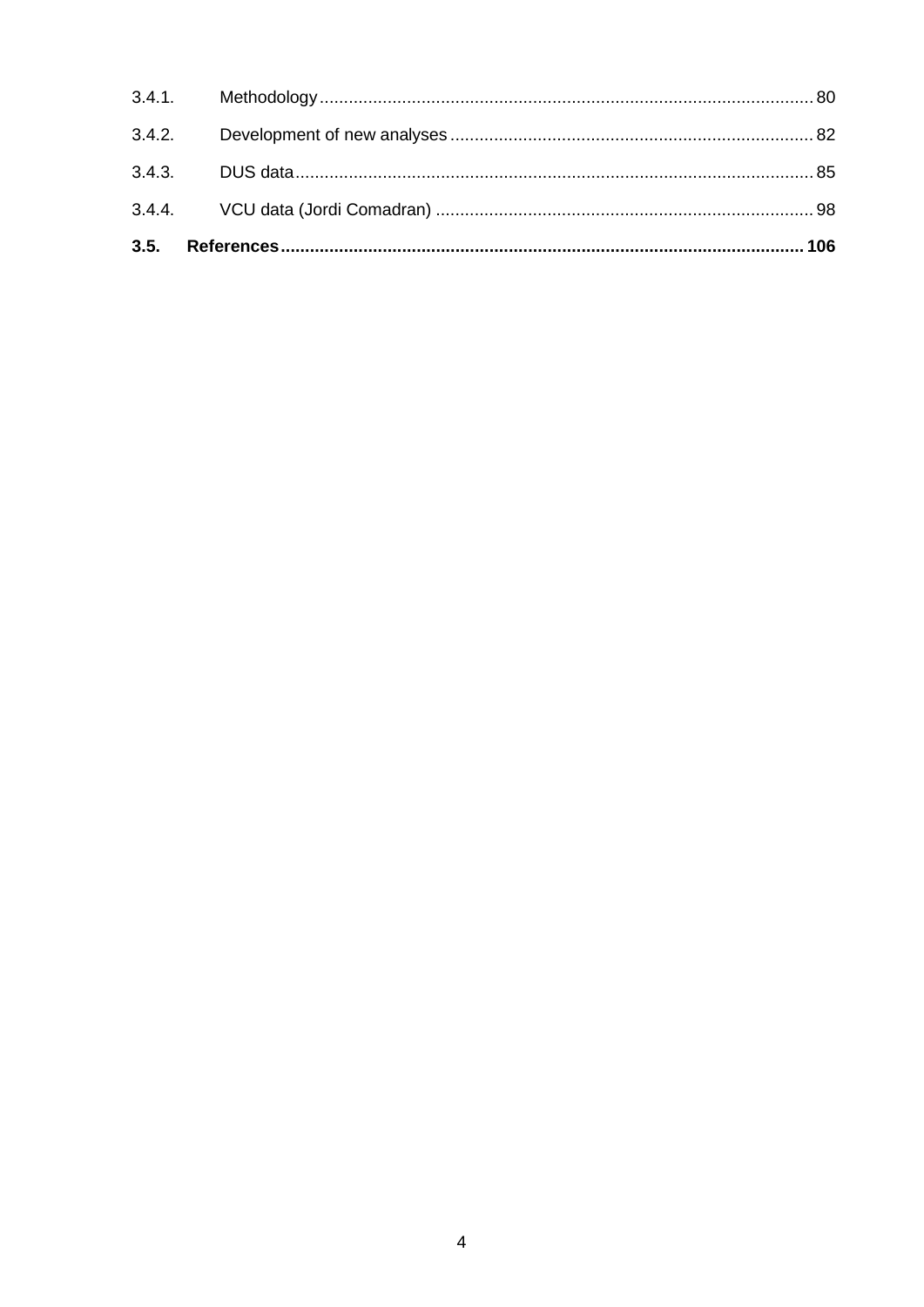### **1. ABSTRACT**

Our aim was to DNA fingerprint 1000 barley genotypes using a panel of 3000 molecular markers to characterise the variation that exists amongst UK elite barley varieties and associate variation in marker profiles i.e. DNA fingerprints with differences in performance and morphological characters. Over 500 of these lines had been evaluated in spring and winter barley National and Recommended List trials between 1988 and 2006 and thus an extensive body of performance data (yield, height, disease resistance, quality etc.) already existed for these lines. Additionally we grew a subset of lines representing market successes and failures over our survey period in a series of trials to provide an unambiguous estimate of breeding progress and additional data to improve the prediction of means of varieties that generally were not grown in the same trials.

Multi-variate analysis of the marker data generated by the DNA fingerprinting resulted in three general groupings that represented spring barley, two row winter barley and six row winter barley. Whilst some varieties were genetically (and morphologically) quite similar, e.g. Angora and Melanie, there were still considerable genetic differences between varieties within the three major groupings and therefore plenty of genetic variation for breeders to continue to exploit. This was borne out by the results of the trials carried out within the project, where we clearly demonstrated breeding progress for yield, which appeared to be due to increased grain size, in the winter and spring crop and also for malt extract in the spring crop.

We have also been able to identify associations of individual molecular markers with morphological characters used to establish Distinctness, Uniformity and Stability (DUS) in National List testing. For the first time, we can therefore confirm that DUS characters are controlled by genes on each of barley's seven chromosomes. We have also been able to closely define the chromosomal region harbouring these controlling genes and use the similarity between barley and the fully sequenced genomes of rice and *Brachypodium* to identify potential candidate genes for the characters. The success of this approach has been demonstrated by the cloning of the major gene responsible for the development of anthocyanin pigmentation in various barley tissues. The approach is also proving successful in identifying genes responsible for performance characters such as yield. Whilst this offers the prospect of utilising DNA markers to predict the favourable combinations of alleles as a short-cut to directly measuring performance, a technique known as Marker-Assisted Selection, we still need to determine how all these genes act together to produce enhanced performance.

Finally, the extent of the DNA fingerprinting that we have carried out means that future experiments can be based upon the same material that we have studied but could access the existing molecular marker information, removing the need and expense of large-scale genotyping material in the experiment as well as phenotyping.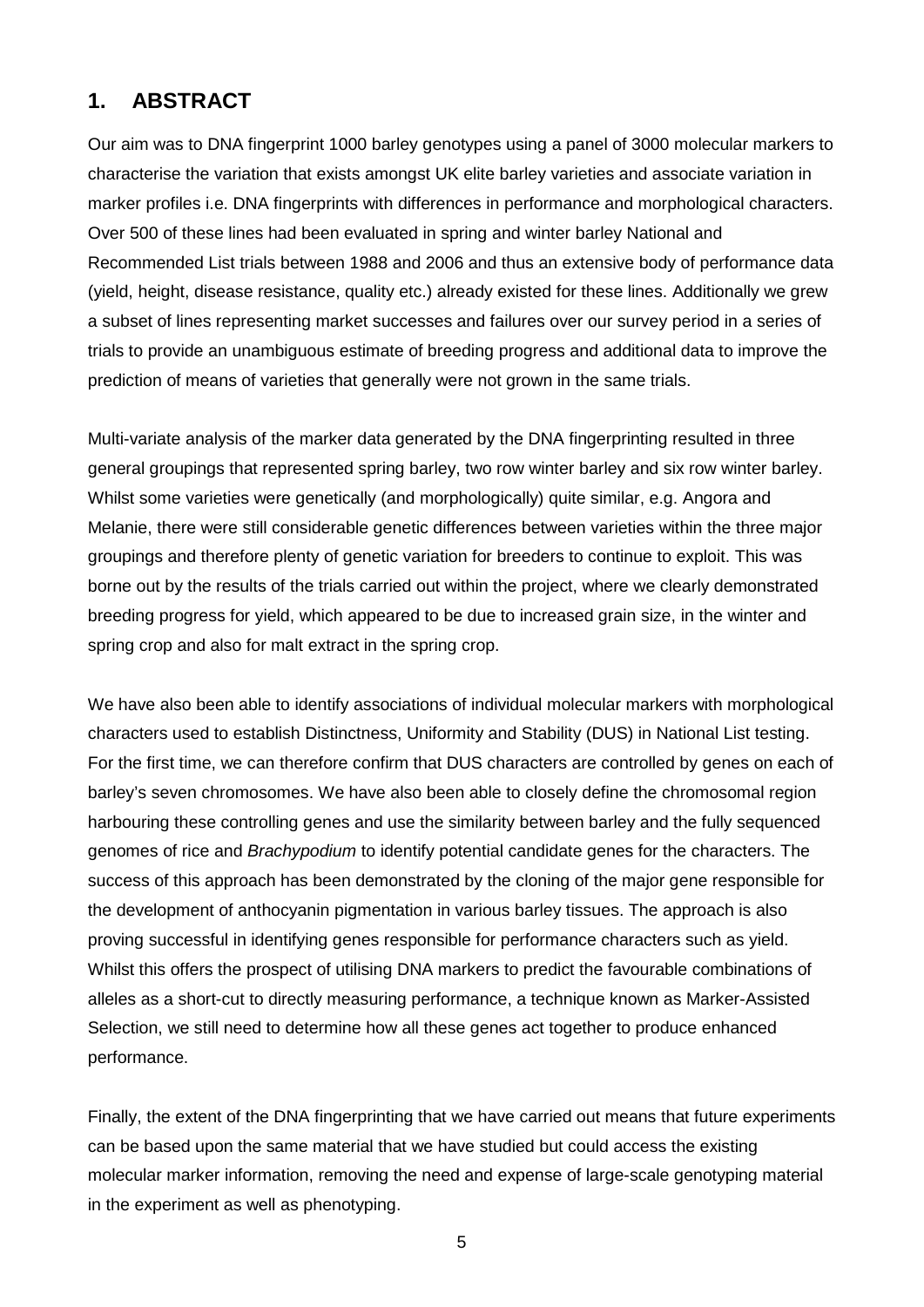#### **2. SUMMARY**

#### **2.1. Background**

Plant breeding is a lengthy and expensive Research and Development exercise with selection for key performance characters such as yield and quality based upon direct measurements from trials that are generally grown in the later stages of the selection process. The use of molecular markers that are 'genetic signposts' for genetic regions associated with improvements in performance can be applied in the early stages of the selection process (Marker Assisted Selection) and provide an enriched gene pool from which the best of the best lines can be selected by direct measurements. Marker Assisted Selection therefore offers the promise of improved efficiency of plant breeding but, despite years of research, has yet to be realised on a large scale for small-grained cereals. Previous plant research to identify markers to use in Marker Assisted Selection have concentrated on progenies from specific crosses due to their practical ease and genetical and statistical power to detect significant associations of markers with characters, so-called Quantitative Trait Loci (QTL). Crosses were frequently chosen that maximise parental differences in order to facilitate whole genome map construction and the detection of genetic regions affecting characters such as yield and agronomic performance. Whilst this produces significant results, the applicability of such findings in general plant breeding was very limited because the crosses were far from typical of those being made in current breeding programmes. Commercial plant breeding programmes are generally based upon inter-crosses of quite similar lines where the differences are not so marked but nevertheless result in genetic improvements. In contrast, mammalian genetic studies cannot utilise such special populations and have developed approaches based upon assembling a diverse collection of individuals and collecting phenotypic data upon them. The collection is also genotyped with an extensive set of DNA markers, allelic variation at each of which is tested to determine if it is significantly associated with the observed phenotypic differences. This approach is termed association mapping and potentially can be used to assess all the differences that exist within a collection of lines, e.g. all the winter barley lines that have been recommended over the past 40 years. Effectively, the approach relies upon detecting DNA markers that are closely linked to chromosomal segments that are under selection because they contain a gene (or genes) that control important characters such as yield. In such cases, a specific allele of the closely linked marker tends to be in excess in the higher yielding lines and another allele in excess in lower yielding lines. Such a case is termed Linkage Disequilibrium as the expectation is that marker alleles would be equally distributed amongst higher and lower yielding lines if there was no association – Linkage Equilibrium. In plants, the challenge is to generate sufficiently detailed genetic fingerprints in order to detect significant marker/character associations before recombination means that allelic differences at a marker return to equilibrium (Summary Figure 1).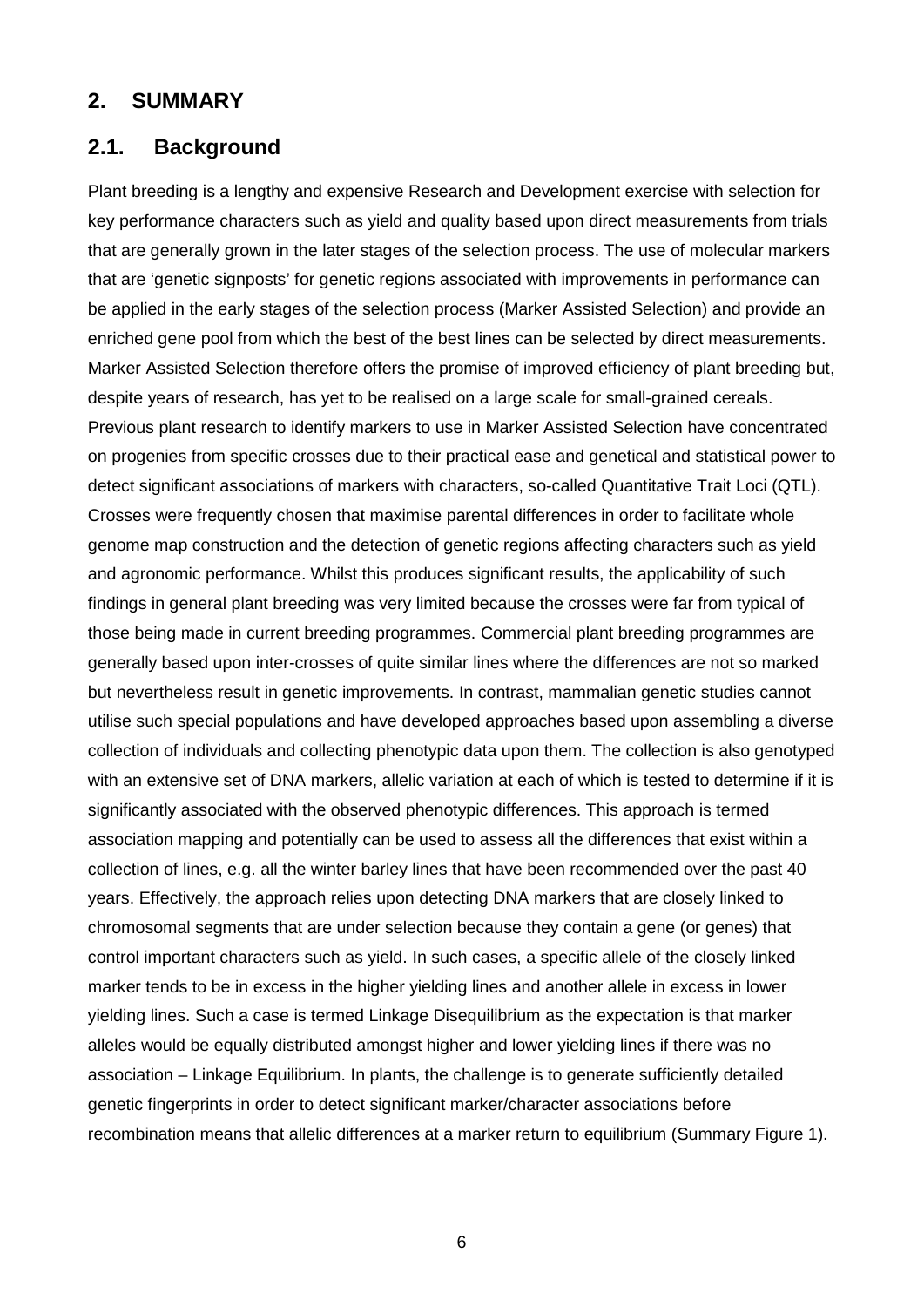It follows that the power and discrimination of association studies is largely determined by the underlying patterns of linkage disequilibrium (LD) in the chosen population, which is a variable that can be affected by one or more of the following factors: a.) past history of the population, b.) domestication bottle-necks, c.) selection, d.) population admixture, and e.) population structure. In addition, detection will also depend upon aspects of the phenotype, such as heritability, penetrance, size of the effect etc. If, however, LD can be used in association genetics of pools of elite germplasm that barley breeders are working with then the results will be immediately applicable and facilitate more effective selection with downstream benefits to growers and processors as well as end-users. It follows from the previous paragraph that for association genetics analyses to be effective, LD must persist to a greater degree than the average marker density. For instance, barley chromosomes should have a genetic map length of 1200 centimorgans (cM) and a typical survey with 120 Simple Sequence Repeat (SSR) markers means that LD would need to persist beyond 10cM to have a chance of detecting significant association of an SSR with a performance trait. Whilst this is possible in barley, increasing the marker density would not only increase the reliability of detection but also resolve the chromosomal region controlling a performance trait to a much narrower region and thus help break down adverse tight linkages.



**Summary Figure 1.** Derivation of inbred lines (represented by a single pair of chromosomes) with markers either associated with a character under selection (Linkage Disequilibrium, lower RHS) or not associated (Linkage Equilibrium, lower LHS).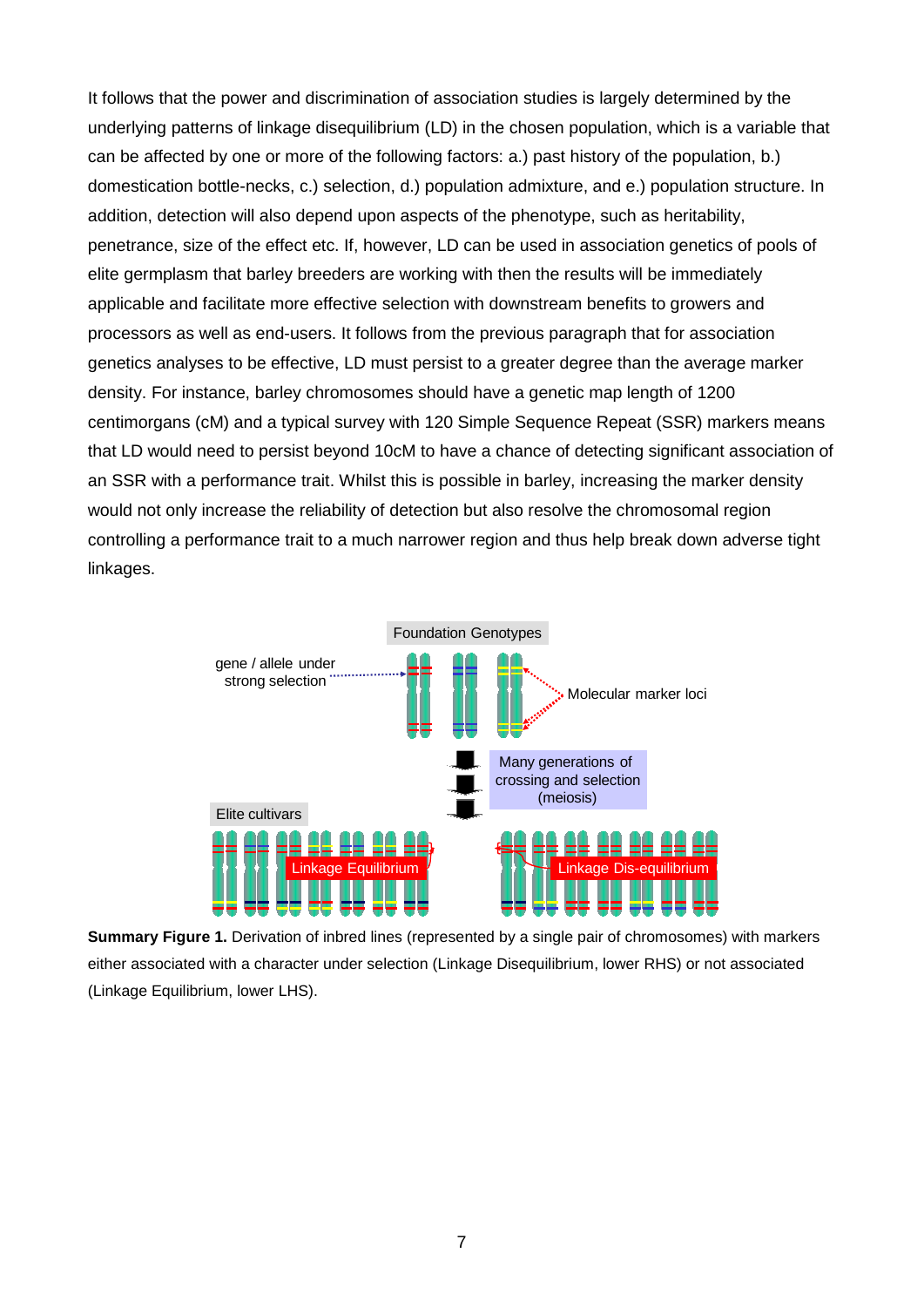### **2.2. Methodology and objectives**

We viewed association genetics analyses as the most promising methodology to identify the location of genes controlling important characters for growing and processing barley and thereby identify molecular markers that could be used by barley breeders to select varieties that better meet these two needs. We therefore needed to combine a genetic fingerprinting methodology with high quality phenotypic data.

#### **2.2.1. Genetic fingerprinting**

Previous studies had shown that most of the variation amongst elite spring barley varieties originated from relatively few 'founder' varieties. This means that there is a relatively small number of alleles at any one gene and very limited variation around it. A consequence of this is that different varieties tend to share the same pattern of allelic differences, or haplotype, in any one chromosomal segment. Preliminary studies showed that linkage disequilibrium can persist for distances of up to several cM. Association genetics studies with markers spaced on average 1cM apart should therefore permit the identification of chromosomal regions affecting most characters. Prior to the project, such a scan was limited by the lack of a high throughput and low-cost genotyping assay of over 1000 markers that could be applied to a large number (1000) genotypes at the same time.

Through international collaboration, we were able to identify a large number of Single Nucleotide Polymorphisms (SNPs) in individual barley genes, which we then used to develop a highthroughput SNP genotyping platform for barley, using the Illumina Goldengate assay. Three pilotphase 1536 SNP GoldenGate Oligo Pooled Arrays (OPAs) assays referred to as POPA1, POPA2 and POPA3 were developed and two 1536 SNP production scale OPAs, referred to as BOPA1 and BOPA2, were developed from SNPs tested on the pilot OPAs that then formed the basis of the genotyping undertaken in the project. BOPA1 consisted of single SNPs within 1536 separate genes and BOPA2 consisted of single SNPs within additional genes, additional SNPs within some of the genes on BOPA1 and specific SNPs designed to sample the known variants at key developmental loci such as Ppd-H1 and Vrn-H2, as well as the *mlo* mildew resistance locus.

#### **2.2.2. Phenotypic data**

Barley breeders have continued to improve the yield and agronomic potential of barley as witnessed by the increases offered by new additions to the HGCA/CEL Recommended Lists (RL) of varieties for growing in the UK. The phenotypic data underlying these improvements is very extensive with over 20 fungicide treated trials for spring and winter barley each year. There are generally 7-8 treated trials each year for the stage before RL, National List (NL) trials, so that the mean performance of a line that has completed two years of NL will be based upon at least 14 site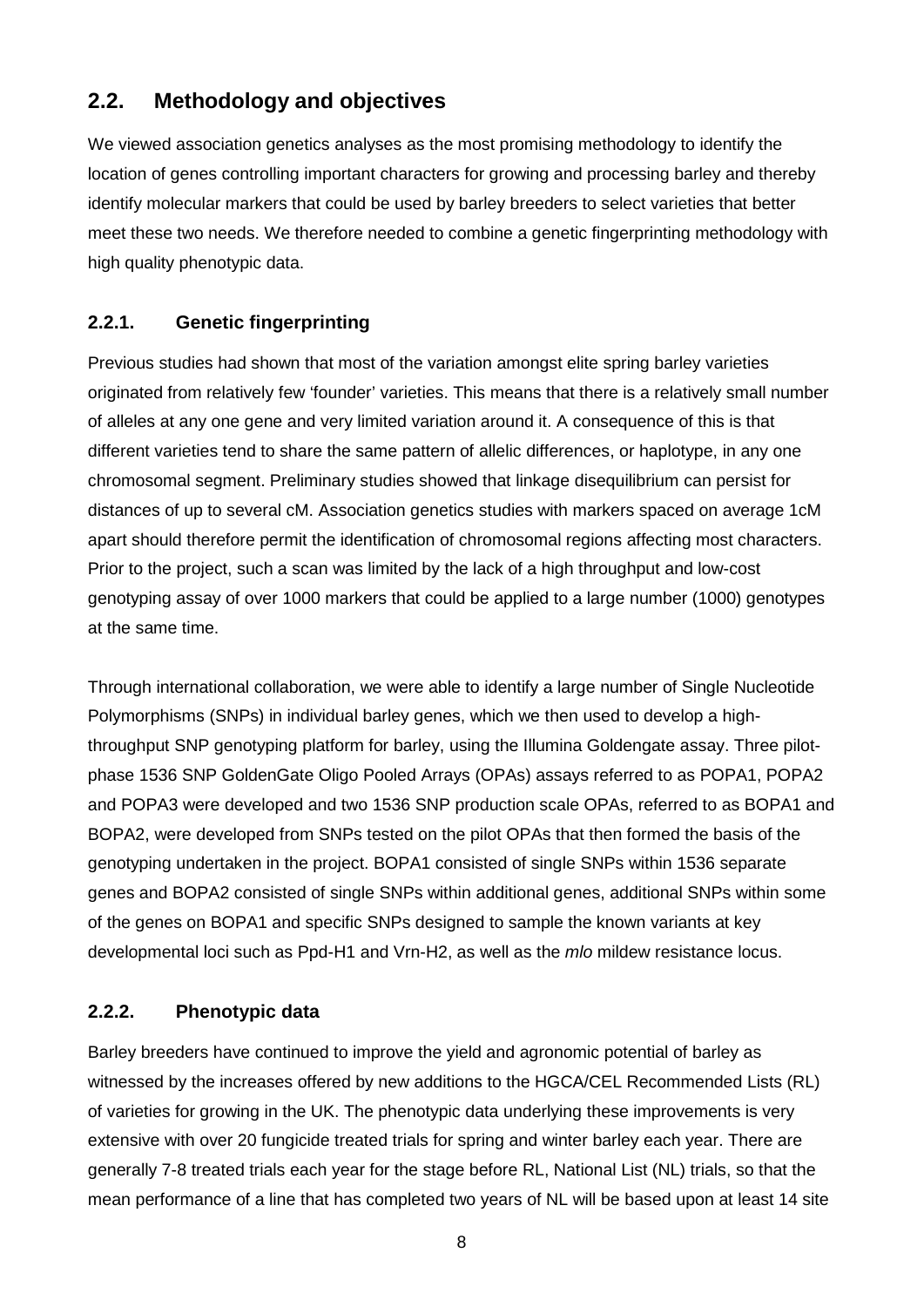x season combinations. Most research studies of yield and agronomic performance are based upon 4-8 site x season combinations so the combination of data from National and Recommended List trials represents a major improvement in the range of environments sampled. Examination of the HGCA Recommended Lists show that the standard errors associated with the means for characters such as yield are very small compared to those achieved in normal QTL studies and the extra precision of these data increased our chances of identifying genetic regions controlling them.

No one genotype was in trials throughout the period of study, so it was necessary for some varieties to be grown over overlapping periods of at least five years to provide reliable predictions of genotypic means for material grown in different seasons. This was generally provided by the designated control varieties for National List trialling, augmented by other successful varieties that remained on the Recommended List for a long period. To improve the accuracy of these predictions, we identified a number of winter and spring barley lines for growing in trials at a number of sites for the first three harvest years of the project. These included some that had been market successes, some failures, some that failed to gain a recommendation and some key progenitors. As the micro-malting protocol had changed during our survey period, these trials also provided material for end user quality analyses through collaboration with the Maltsters Association of Great Britain, the Scotch Whisky Research Institute and Campden Brewing Research International.

#### **2.2.3. Objectives**

We therefore set the following seven objectives for the project:

- 1. To genotype 1000 elite barley lines with 3000 SNP marker loci developed from 1000-1500 genes (i.e. 2-3 SNPs/gene) to give the 1-2cM resolution necessary for association genetics studies in barley.
- 2. To assemble and analyse phenotypic data for economically important traits from extant official trial and breeders' data.
- 3. To generate novel phenotypic data through additional field, glasshouse and controlled environment studies. In particular these will include a detailed characterisation of disease resistance.
- 4. To analyse the genotypic data to determine the level and extent of linkage disequilibrium across the genome, to predict haplotype structures and to test for various factors such as population structure that shape the observed linkage disequilibrium patterns.
- 5. To investigate the association of the genotypic and phenotypic data to determine the genetic control of qualitative and quantitative traits. The latter will include highly heritable traits such as heading date (flowering) for which several candidate genes/genomic regions are known and other biologically and agronomically important traits such as yield and yield components that have proved less tractable to date using traditional linkage studies.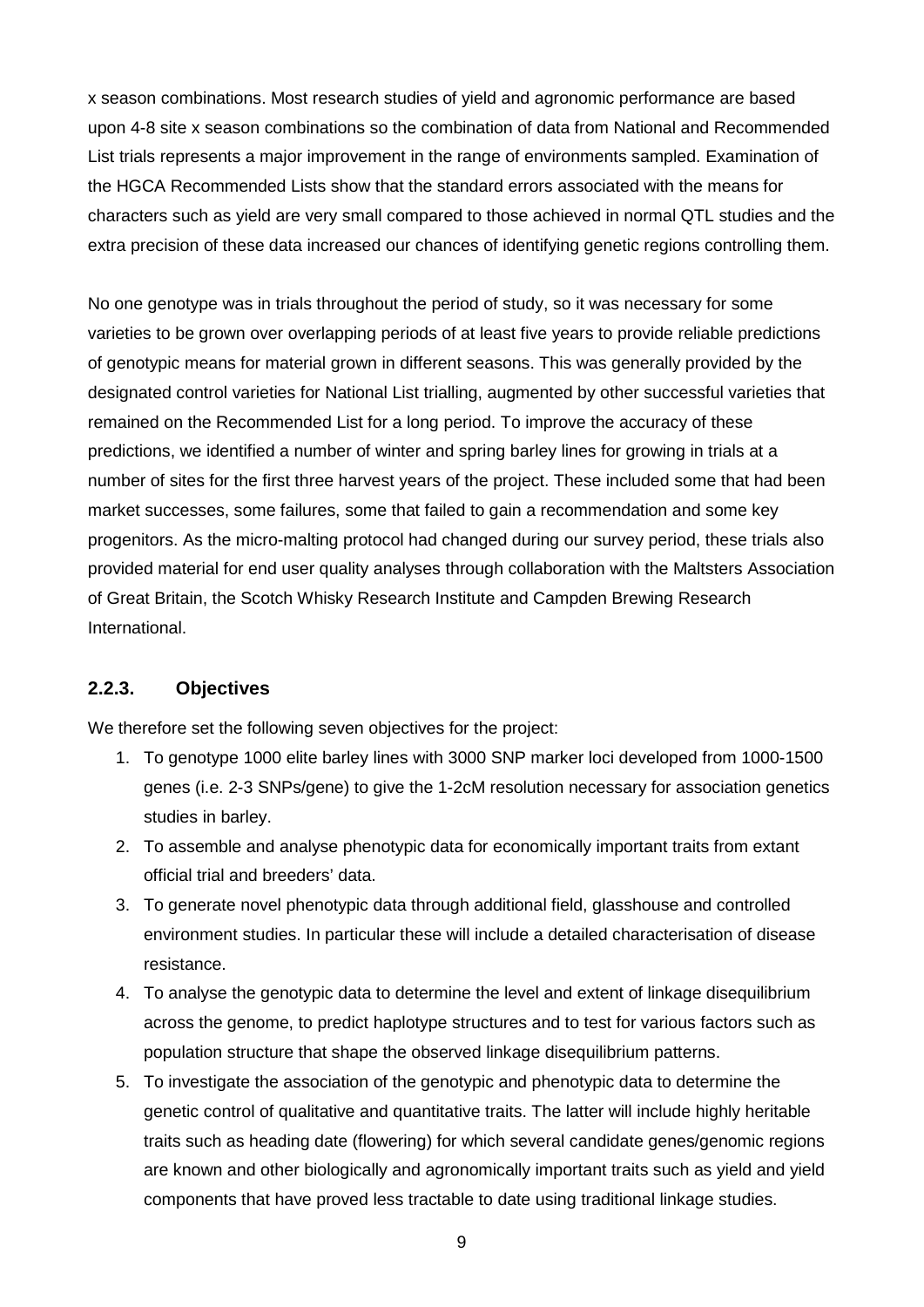- 6. Development of theoretical approaches for modelling linkage and linkage disequilibrium between polymorphic markers and quantitative trait loci in the populations with and without genealogical information, and development of data-specific statistical methods and computational tools for analyzing the data generated in the project.
- 7. To develop a GERMINATE based web accessible public/private database that will store the genotypic and phenotypic data and the results of association genetic analysis.

#### **2.3. Results**

**Objective 1 – Collection of genotypic data.** We genotyped 1,000 spring and winter barley lines with 1536 BOPA1 and 1536 BOPA2 SNP markers plus another 24 with BOPA1 only. These genotypes comprise 547 in a publicly available set (the AGOUEB Public Set of RL and NL lines), 117 progenitor and disease differential lines and 360 breeders 'private' lines. Results from BOPA1 were generally better than those from BOPA2 in terms of the success rate of the markers. In addition, we identified some problems in the consistency of the genotypic data sets from BOPA1 and BOPA2, indicating some seed and/or DNA and/or data handling problems, resulting in the elimination of BOPA2 genotypes for a number of lines.

**Objective 2 – Phenotypic data.** We assembled data from the means of 849 fungicide treated trials grown over harvest years 1988-2006 as part of the National List and Recommended List Trial series for 282 spring and 325 winter lines for a number of variates.

**Objective 3 – Collection of new phenotypic data.** We selected 67 spring and 63 winter barley varieties to represent key varieties and important parents from the 1960s to the 2000s. These were grown in trials by SCRI, NIAB and the breeder partners to provide eight spring and seven winter barley sites for each of the harvest years 2006-2008.

Apart from agronomic yield, the data coverage in the National and Recommended List Trials was surprisingly poor for other variates and we did not consider any variates for which there were less than 1000 data points. This left us with 44 and 39 variates from spring and winter barley trials respectively from which we derived overall means for each genotype in a mixed model analysis where we also accounted for differences between years and sites and the various interactions between the three main effects. By including the trials grown for Objective 3 as well as the data assembled under Objective 2 in the same analysis, we obtained means for up to 295 spring and 333 winter lines. We were able to obtain seed of 547 of these 628 lines and this was therefore the maximum number of lines for association analysis of the phenotypic data. These lines had all been in multi-site trials for at least two years and the data from them was shared amongst all project partners with the aim of making the data public at some time after the end of the project. We therefore called these lines the AGOUEB Public Set whereas data on lines contributed by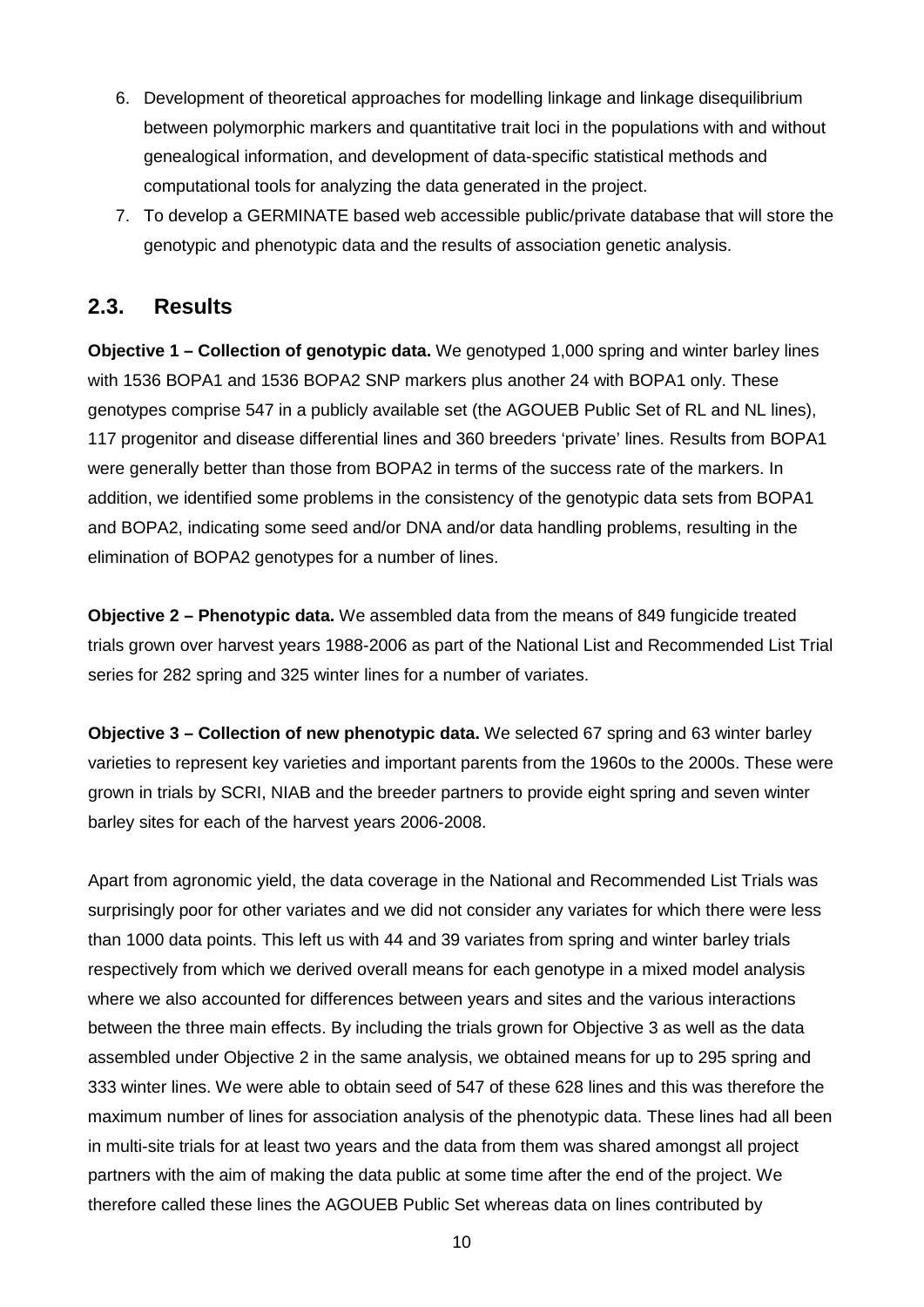individual breeders remained private to the contributing company and was therefore called Breeder X's private set. The average heritability of the spring traits was 35.6% and 44.7% for the winters with a minimum of 5.6% for Germinative Energy in 4ml of water and a maximum of 83.4% for grain width:length ratio, both found for winter barley.

As part of the National Listing process, each line submitted has to be shown as distinct from any other line on the National List, that seed from the line are all the same (uniform) or that there are fewer than a defined limit of off-types, and that seed from the line breed true and thus are stable. This is established by assessing each submission over a period of two years for a range of discrete morphological characters in Distinctness, Uniformity and Stability (DUS) tests. As with the traits collected from the trials, coverage of these traits was not only highly variable but also subject to changes in the scoring for the genotypes surveyed in the project. After unifying scoring scales where necessary and possible, we had 33 DUS traits with scores for at least 200 of the genotypes under study, which we considered to be the minimum set for association analyses. Whilst eight of these were characters that fell into just two classes, e.g. two/six row ears, fourteen fell into nine different classes on a graduated scale, e.g. absence of wax to very strong wax deposition on the ear. One of the traits, disposition of the lodicules, was virtually monomorphic with only five variant phenotypes and was therefore excluded from analyses as the allele frequency was too low.

**Objective 4 – Analysis of the population structure.** Multi-variate analysis of the genotypic data collected upon the AGOUEB Public set revealed up to ten groups. However most of the differences between the genotypes were described by the three main developmental classes that they can be categorised by: spring two row, winter two row, and winter six row.

The three main categories can be seen in the dendrogram derived from BOPA1 genotyping shown in Summary Figure 2 where the 138 varieties from the AGOUEB Public Set that had also been placed upon the UK barley Recommended Lists are displayed. The 65 spring varieties are clearly separated from the 73 winter varieties and, within the latter, the two rows are clearly separated from the six rows.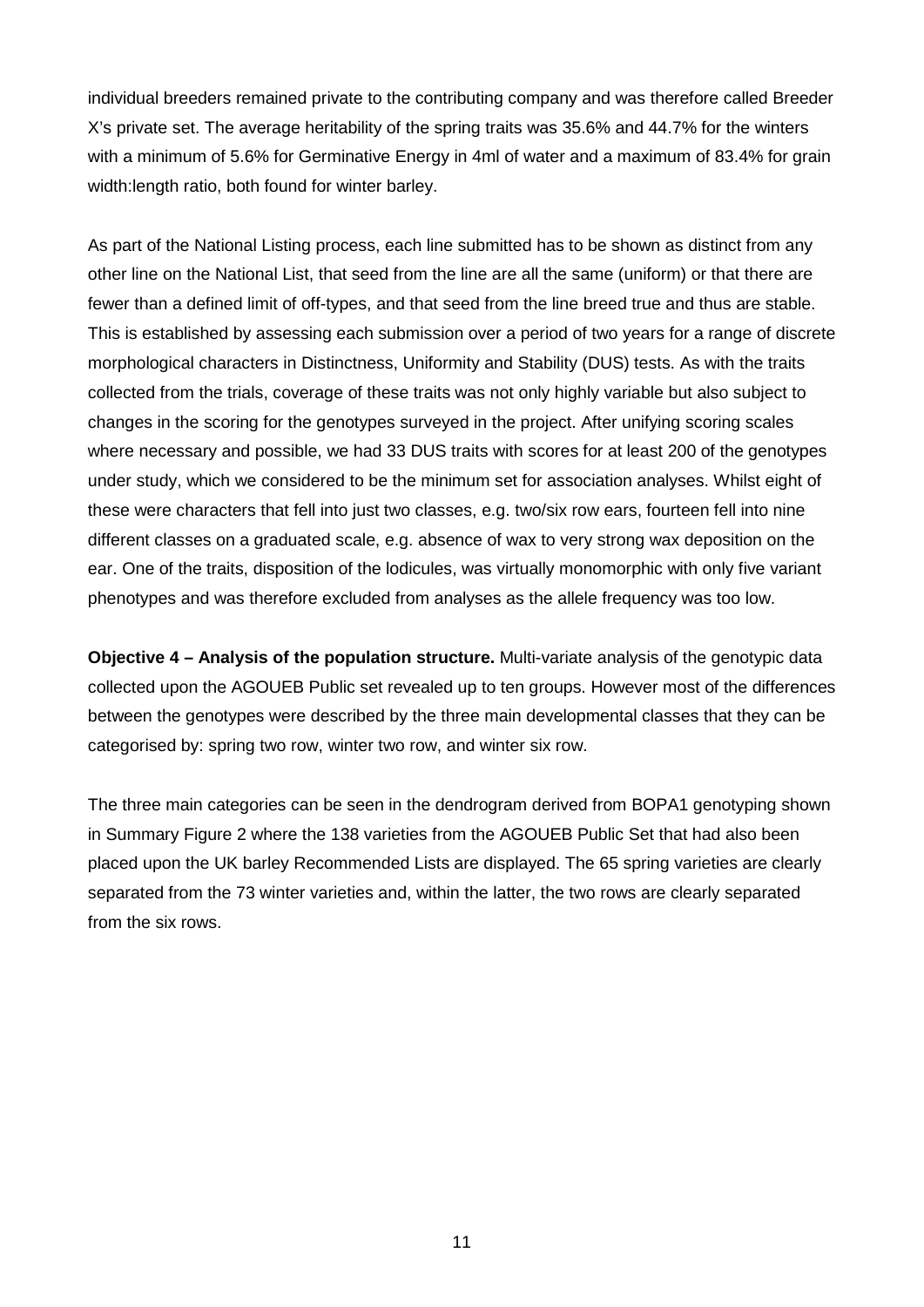

**Summary Figure 2.** Dendrogram produced by BOPA1 genotyping of 138 barley varieties recommended between 1965 and 2006. Spring varieties are in blue, winter two row in red and winter six row in green.

The two most similar lines were the winter barley varieties Melanie and Angora, which were two sister selections from the same cross by the same breeder. Melanie and Angora were morphologically indistinguishable and could only be separated by examining their hordein strorage protein banding patterns. These two varieties differed at 24 of over 2800 loci where we had marker data for both, i.e. the two lines are over 99% similar. More importantly, we found that these differences were predominantly located on the short arm of barley chromosome 1, the distal portion of the long arm of 5 and the central portion of 6. The region of chromosome 1 is where genes controlling variation in the hordein storage proteins are located and thus the SNP differences in the region are consistent with hordein storage protein differences. The clear genetic differences detected by the SNP markers are in two genomic regions that are not covered by the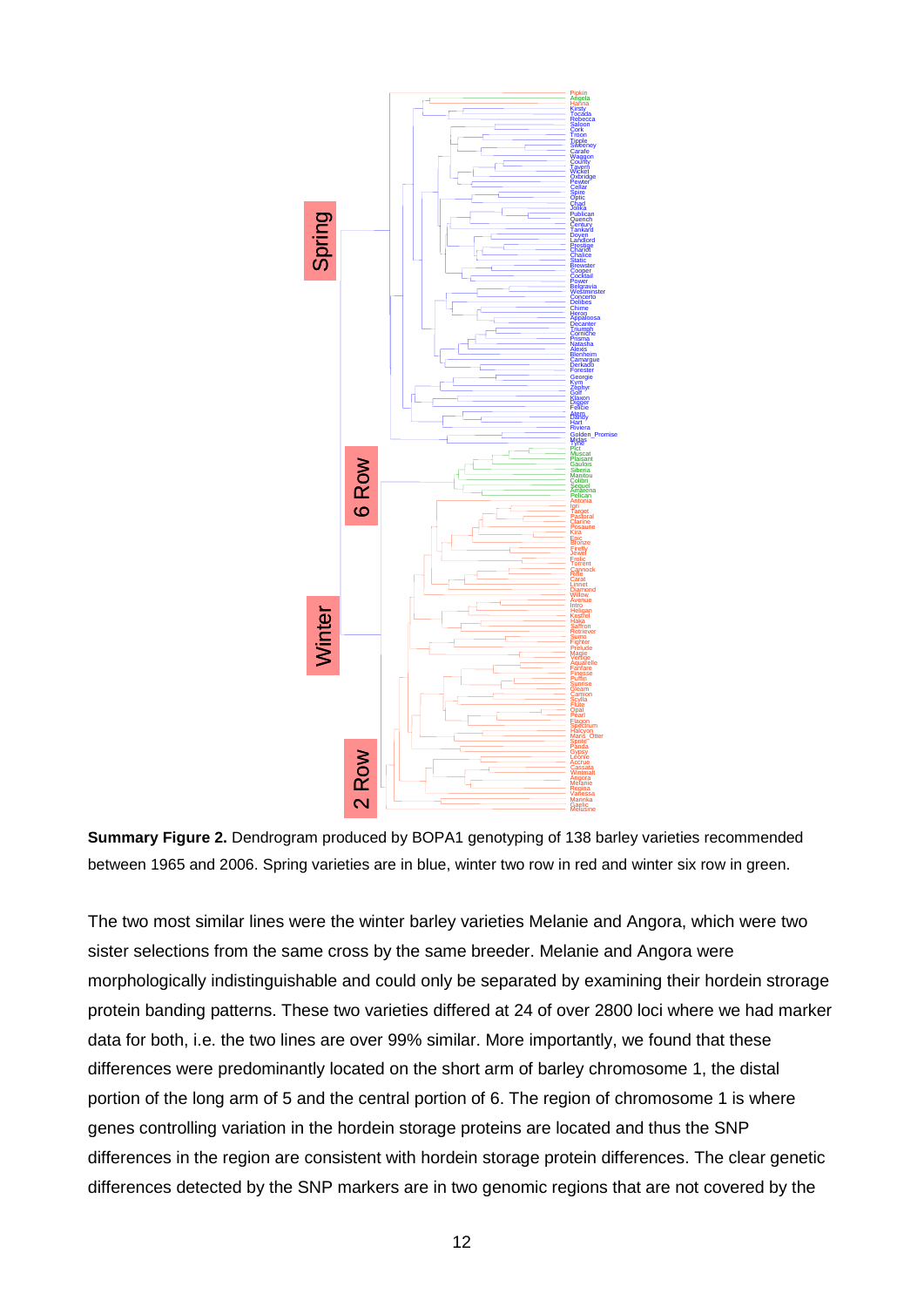DUS markers that we have detected (Summary Figure 3). Whilst this difference seems small, we have sampled probably less than 10% of all barley genes yet over 16 million different genetic combinations can be produced from the 24 segregating loci that we have detected.

The next two most similar lines were the winter varieties Pearl and Opal, which again were sister lines from the same cross by the same breeder. The most similar spring varieties were Publican and Quench, which were selections by the same breeder from a cross made between the same parents but reciprocally. These two varieties differed at over 140 out of over 2800 marker loci where we have genotypic data for both, i.e. they are 95% similar.

Whilst this is a representation of the picture seen in the whole of the AGOUEB Public set, there are three winter varieties that are mis-classified on Summary Figure 2. One is Pipkin which, whilst classified as a winter variety, is a selection from a cross between Maris Otter and Sergeant and thus is likely to have a high proportion of spring alleles. The other two varieties are the six row Angela and the two row Hanna. Both these are varieties with names that have been used previously and closer inspection of the genebank accessions used to source the plant for genotyping revealed that we had accessed the earlier versions of both lines, which were spring two row types. This illustrates not only the problem in being careful to source the right accessions from gene-banks but also highlights the need to ensure that unique identifiers, such as breeders codes are stored in genebanks for all lines entered into National List trials.

The extent of Linkage Disequilibrium was variable across the genome. In centromeric regions, where recombination in barley is known to be limited, Linkage Disequilibrium persisted for over 10cM in some cases, e.g. chromosome 3H. Elsewhere in the genome, Linkage Disequilibrium decayed more rapidly but generally persisted for 2cM so that detection of marker trait associations with our marker density was truly feasible.

#### **2.3.1. Associations with DUS characters**

We detected significant associations of 41 markers with 19 of the 33 DUS traits. Most of the DUS traits where we found significant associations were associated with just one genomic location (Summary Table 1). The notable exceptions were Winter vs Spring growth habit (Season) and number of rows on the ear (Rows), where we detected 10 and 7 significant locations respectively. Whilst we correctly identified the locations of the two major loci known to affect ear row type on chromosomes 2H and 4H, some of the other predicted locations were surprising. Similarly, we correctly predicted the location of two of the seasonal growth habit loci, VrnH1 and VrnH2 on chromosomes 5H and 4H respectively but the finding of five additional associations in the region of VrnH1 was surprising.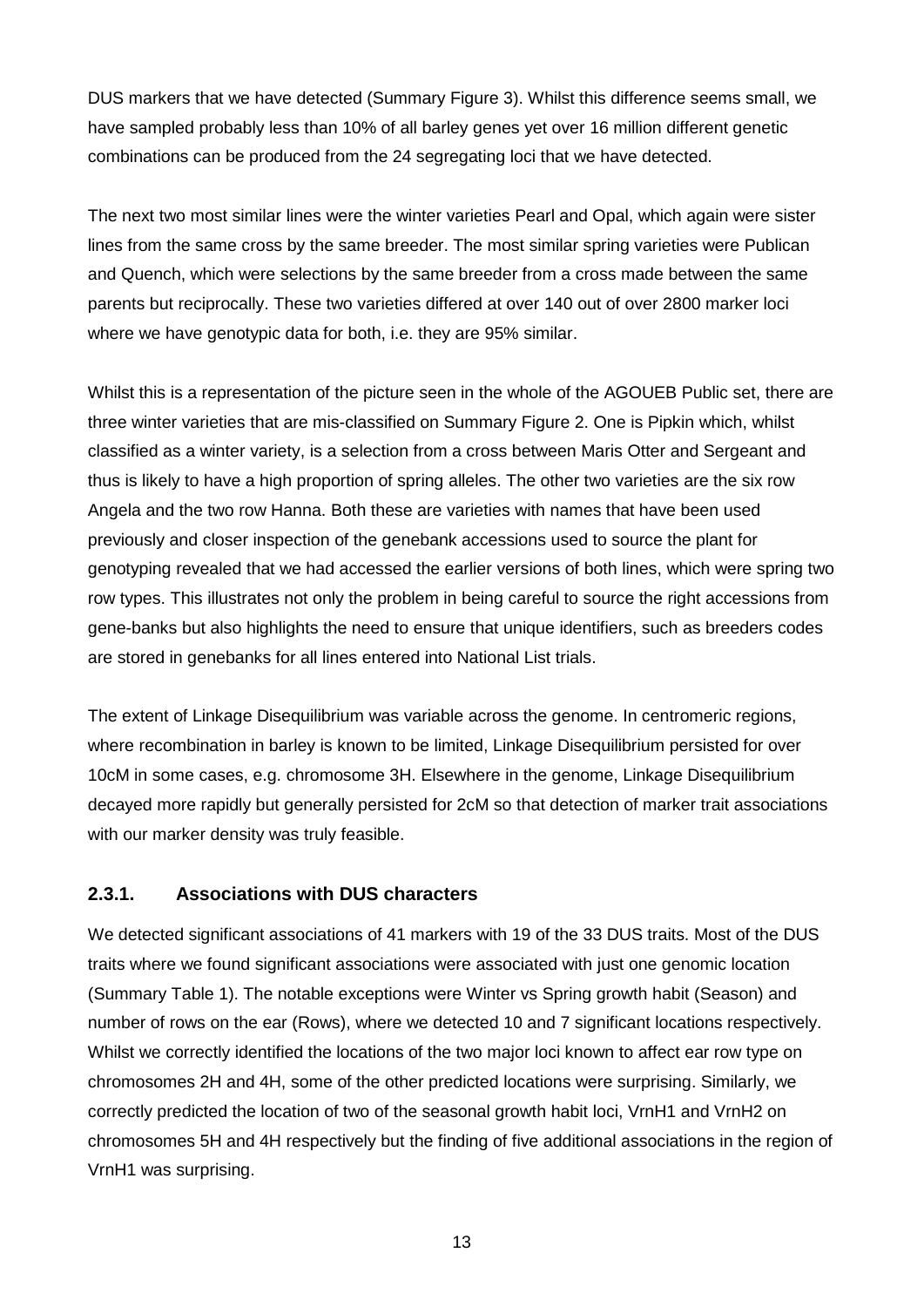| <b>Summary Table 1.</b> Number of significant associations detected for 19 morphological characters used to |  |
|-------------------------------------------------------------------------------------------------------------|--|
| establish Distinctness, Uniformity, and Stability (DUS) in barley                                           |  |

| <b>Character (Abbreviation)</b>                      | <b>Number of markers</b>        |  |
|------------------------------------------------------|---------------------------------|--|
|                                                      | significantly associated with a |  |
|                                                      | character                       |  |
| Intensity of Auricle Pigmentation (Auricle_Int)      | 2                               |  |
| Auricle Pigmentation (Auricle_Pig)                   | 1                               |  |
| Intensity of Awn Pigmentation (Awn_Int)              | 2                               |  |
| Awn Pigmentation (Awn_Pig)                           | $\overline{2}$                  |  |
| Blue/white Aleurone Colour (B_Aleurone)              | 1                               |  |
| Absence/Vestigial Lateral Florets (Deficiens)        | 1                               |  |
| Ear Attitude (Ear_Att)                               | 1                               |  |
| Ventral Furrow Hairs (Furrow_Hairs)                  | 1                               |  |
| Ear Glaucosity (Glauc_Ear)                           | 1                               |  |
| Flag Leaf Glaucosity (Glauc_Flag)                    | 1                               |  |
| Plant Habit (Habit)                                  | 1                               |  |
| Intensity of Lemma Nerve Pigmentation (Nerve_Int)    | 1                               |  |
| Length of Rachilla Hairs (Rachilla_Hairs)            | $\mathbf{2}$                    |  |
| 2/6 Row Ears (Rows)                                  | $\overline{7}$                  |  |
| Winter or Spring Seasonal Habit (Season)             | 10                              |  |
| Presence/Absence of Leaf Sheath Hairs (Sheath_Hairs) | $\overline{\mathbf{4}}$         |  |
| Spicules on Inner Lateral Nerves of Grain (Spicules) | 1                               |  |
| Spikelet Angle                                       | 1                               |  |
| <b>Grand Total</b>                                   | 41                              |  |

The distribution of the loci controlling the DUS traits is shown in Summary Figure 3. We clearly identified a major locus affecting pigmentation on chromosome 2H and used this information to identify the causal gene and the polymorphism responsible for non-production of anthocyanin. Whilst this appeared a reasonable sampling of the barley genome and many of the loci identified were in plausible regions, e.g. Leaf Sheath Hairs and Blue Aleurone on chromosome 4H, there were also some surprising associations. For instance, the association of Rows and Season on the long arm of chromosome 3H was in the region of the *sdw1* dwarfing gene, which is only found in spring two-rowed types in UK elite germplasm. It seems unlikely that this region of the genome affects these characters and the finding may be due to the assumption of additivity for characters known to be subject to gene interactions (epistatis).

Nonetheless, we have identified major loci controlling many DUS characters and this knowledge will help barley breeders develop new varieties that are distinct from each other. There are also large regions of the barley genome that are not involved in the genetic control of DUS characters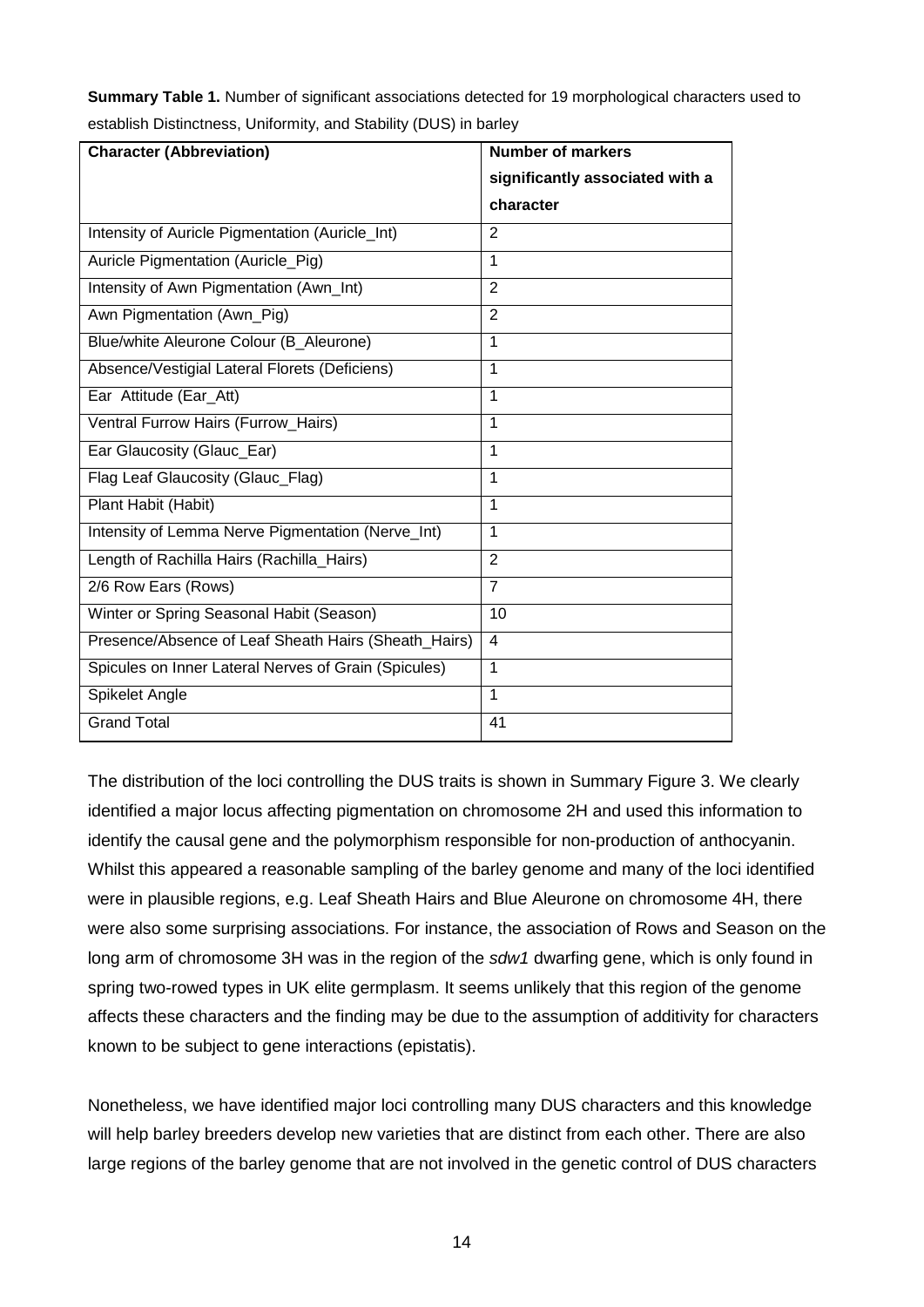and thus allow barley breeders unconstrained opportunities for recombining to improve phenotypic performance.



**Summary Figure 3.** Chromosomal locations of marker associations with 19 DUS characters. Characters in bold indicate locations where just one marker is associated with a trait or where a location corresponds to the map position of the morphological character.

#### **2.3.2. Associations with VCU characters**

We used a kinship matrix constructed from the BOPA1 genotypes to correct for population substructure in the spring genotypes and then conducted single marker genome scans to identify significant associations with VCU phenotypic data. Here, we have summarised the findings from studies of the BLUPs derived from an overall analysis of the NL and RL databases (see above). Such an analysis will detect overall mean effects for each locus but, because of the unbalanced nature of the data-set, we cannot detect QTL x Environment interactions, which are likely to be important for some characters. Nevertheless, we detected at least one significant marker/phenotype association for the characters that we studied and the genomic locations of markers associated with Yield, Thousand Kernel Weight and Grain Nitrogen are shown in Summary Figure 4. Most of these associations can be found amongst the large body of published QTL locations from pair crosses and are therefore validated by these reports. Crucially, we have identified all these associations from studying existing data for just one population, whereas the published reports have been accumulated from a large number of separate studies. Thus, our approach has not only provided valuable data but also been extremely cost-effective.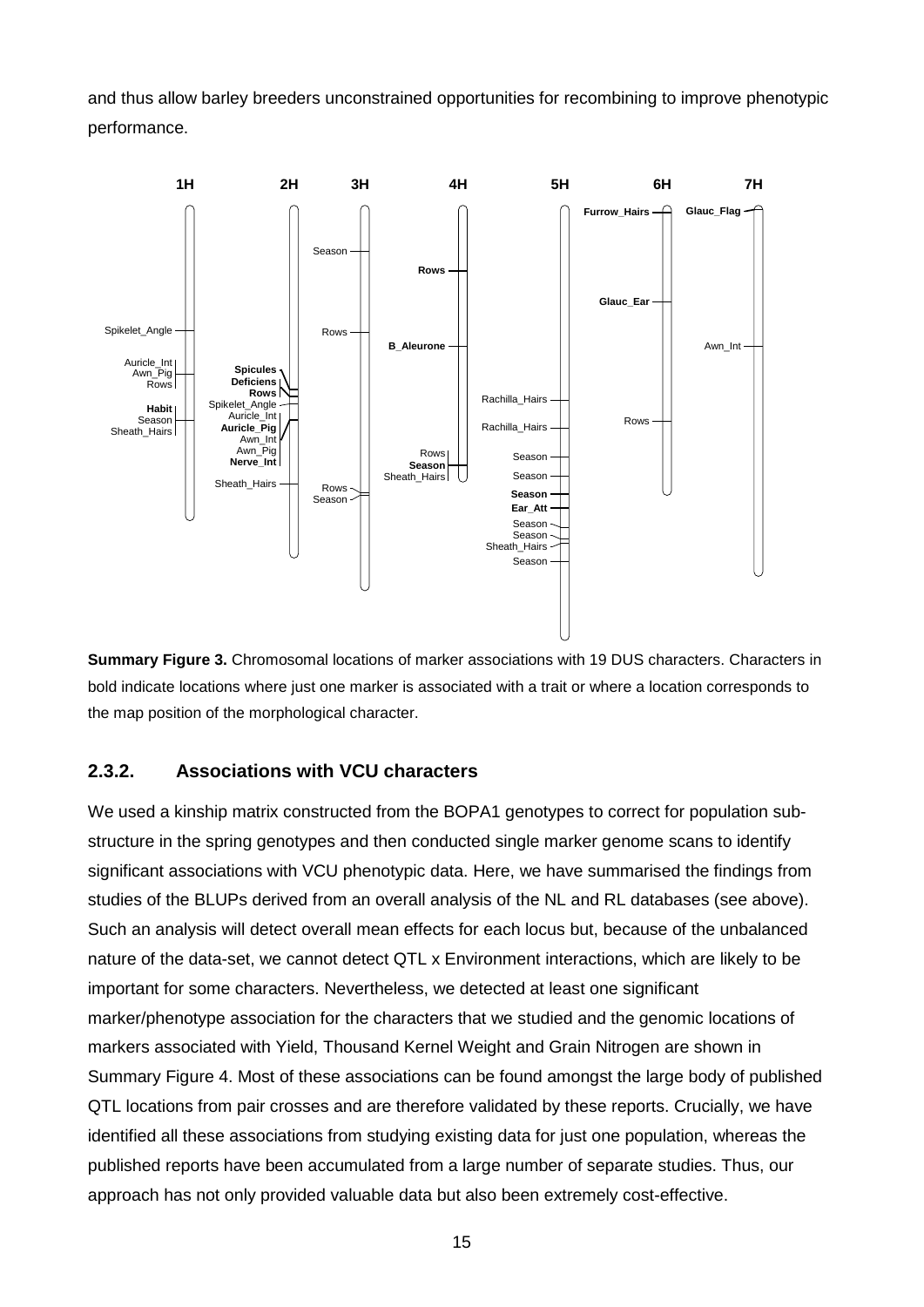Summary Figure 4 also shows that many of the associations are co-located, reflecting the correlations between characters. For instance, a marker towards the centromeric region of chromosome 5H is associated with all three characters such that an increase in thousand grain weight results not only in an increase in yield but also a decrease in Grain Nitrogen content. Curated BOPA2 data were not available in time to conduct analyses to report here but a fuller analysis of VCU data, especially BLUPs obtained by including the data generated from the AGOUEB trial series, using BOPA1 and BOPA2 markers will be carried out and the scans lodged on the AGOUEB web site [\(www.agoueb.org\)](http://www.agoueb.org/).



**Summary Figure 4.** Chromosomal location of markers significantly associated with yield, thousand kernel weight (TKW) and grain nitrogen content (Grain N) for more than 200 spring barley lines grown in UK National and Recommended List treated trials 1988 - 2006.

**Objective 6 – Alternative analytical methods for association genetics.** Existing and novel approaches to account for population structure were tested and applied to the data generated from the project. Whilst some of the novel approaches appeared promising alternatives, we decided to adopt a standard approach for the analyses of associations with DUS and VCU characters. This was based upon use of a kinship matrix to account for population structure.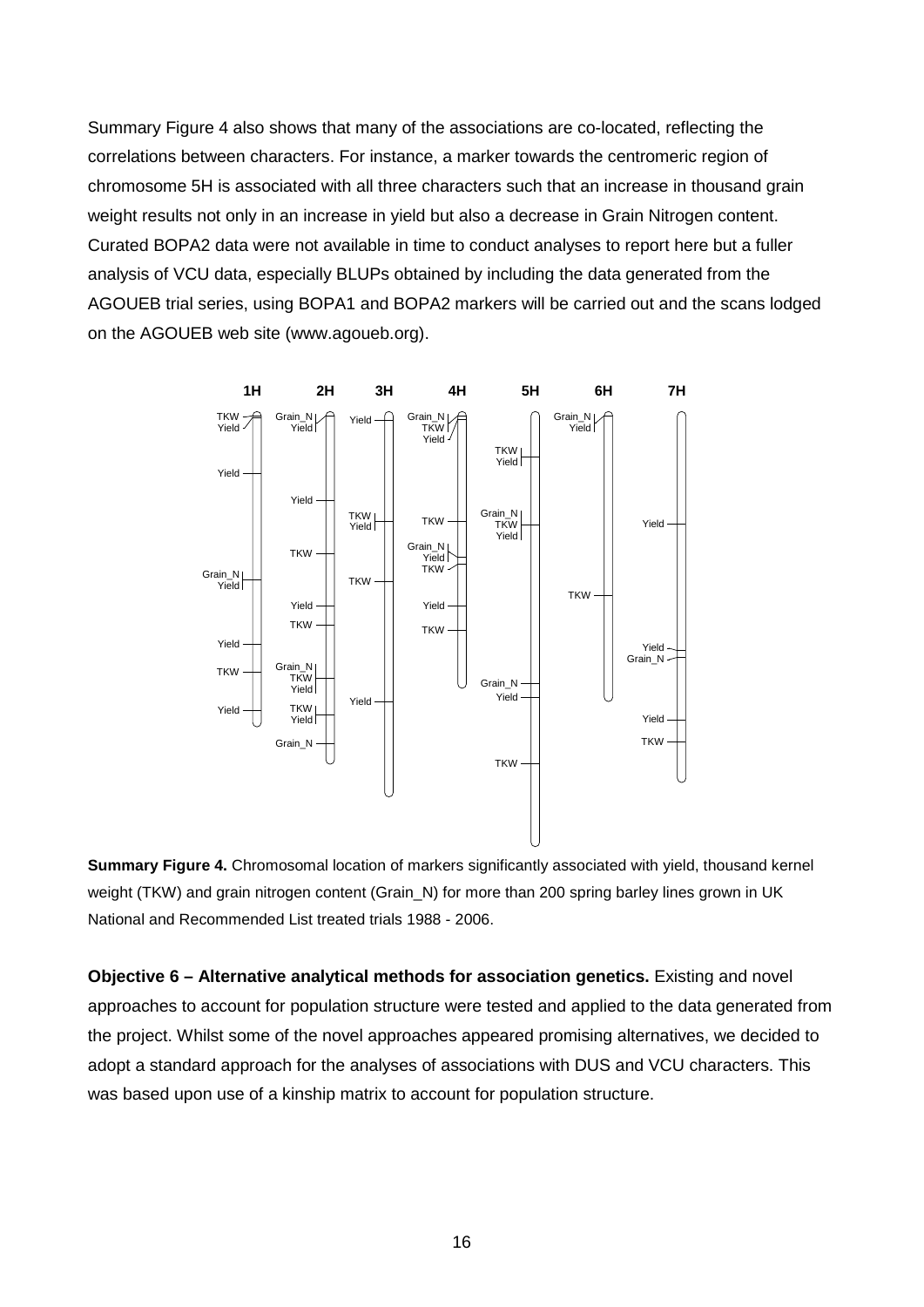**Objective 7 – Develop a database for data storage and retrieval within the project.** We used a GERMINATE database [\(http://bioinf.hutton.ac.uk/germinate\)](http://bioinf.hutton.ac.uk/germinate) to store all the data associated with the project as it is designed to hold a range of passport type data to classify entries and a range of additional data types including genotypic data, phenotypic data, and pedigrees. We have also developed a range of associated tools to visualise the data. For instance, we have developed FLAPJACK [\(http://bioinf.hutton.ac.uk/flapjack\)](http://bioinf.hutton.ac.uk/flapjack) to visualise the matrix of genotypes and markers. Summary Figure 5 has been produced from a FLAPJACK representation of the HGCA/CEL 2008 spring barley Recommended List to highlight the differences between the 19 varieties with Publican and Quench being the two rightmost varieties for each chromosome. Quench is a selection from a cross between the same parents as Publican and differs at 34 of a subset of 384 of the 1536 BOPA1marker loci. The question is whether any of these 34 differences are associated with the fact that Publican is an accepted distilling variety whereas Quench is an accepted brewing variety.



**Summary Figure 5.** Graphical genotypes of 19 spring barley varieties on the UK Recommended List for 2008. Varieties are organised in columns for chromosomes 1H to 7H. 384 BOPA1 SNP markers are organised by chromosomes into rows. Each little cell therefore represents the genotype of one variety for one marker and every one is coded with reference to Publican (right-most column for each chromosome) so that all red cells are the same as Publican and all the green cells indicate varieties carrying the alternative allele.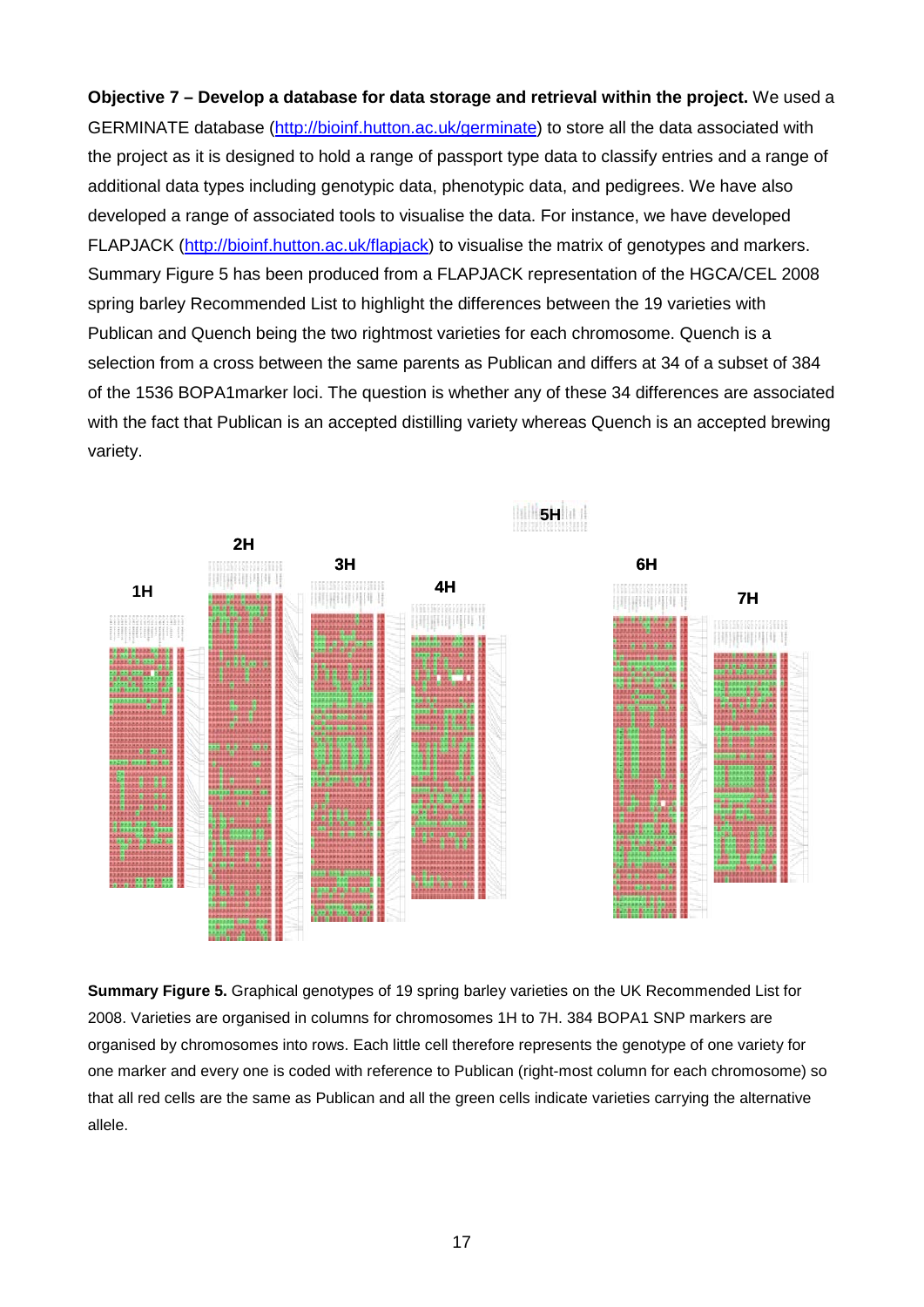#### **2.3.3. Genetic progress**

The trials that were grown during the AGOUEB project not only provided a means of improving the prediction of means but also an unambiguous estimation of breeding progress. The varieties grown in the trials were first recommended over a range of dates between 1965 (Maris Otter) and 2006 (Appaloosa). For each crop type, we can therefore regress the mean of any variety for a given phenotype against the year in which it was first recommended and a significant relationship indicates significant genetic change over time. Summary Figure 6 shows significant improvement in yield of both the winter and spring crop over time with an average improvement of 38 kg/ha/yr for the spring and winter crop, equivalent to approximately 0.5% per annum.

As noted in the full report, much of this increase in yield appears to be due to an increase in thousand grain weight in both crop types, which has increased by an average of 0.15g/yr over the same period. There has been no change in heading or maturity date for both crop types over the same period, indicating that improved efficiency of conversion of biomass into grain rather than an extension of the growing season was responsible for the yield increase. Despite the fact that most of the spring crop is semi-dwarf, there has been a significant decrease in plant height over the period of 0.4cm/yr but there has been no significant change in the winter crop over the same period.



**Summary Figure 6.** Overall mean fungicide treated yield derived from varieties grown together in over 20 trials from 2006-2008 plotted against their year of first recommendation. The red and green lines show the estimated linear relationship between yield for the winter and spring varieties respectively over time.

Similarly, we have also used the data derived from the analyses conducted by MAGB and SWRI to find a significant improvement in hot water extract of 0.2 litre°/kg for the spring crop over the period after the introduction of Triumph (Summary Figure 7). Whilst this does not seem large for a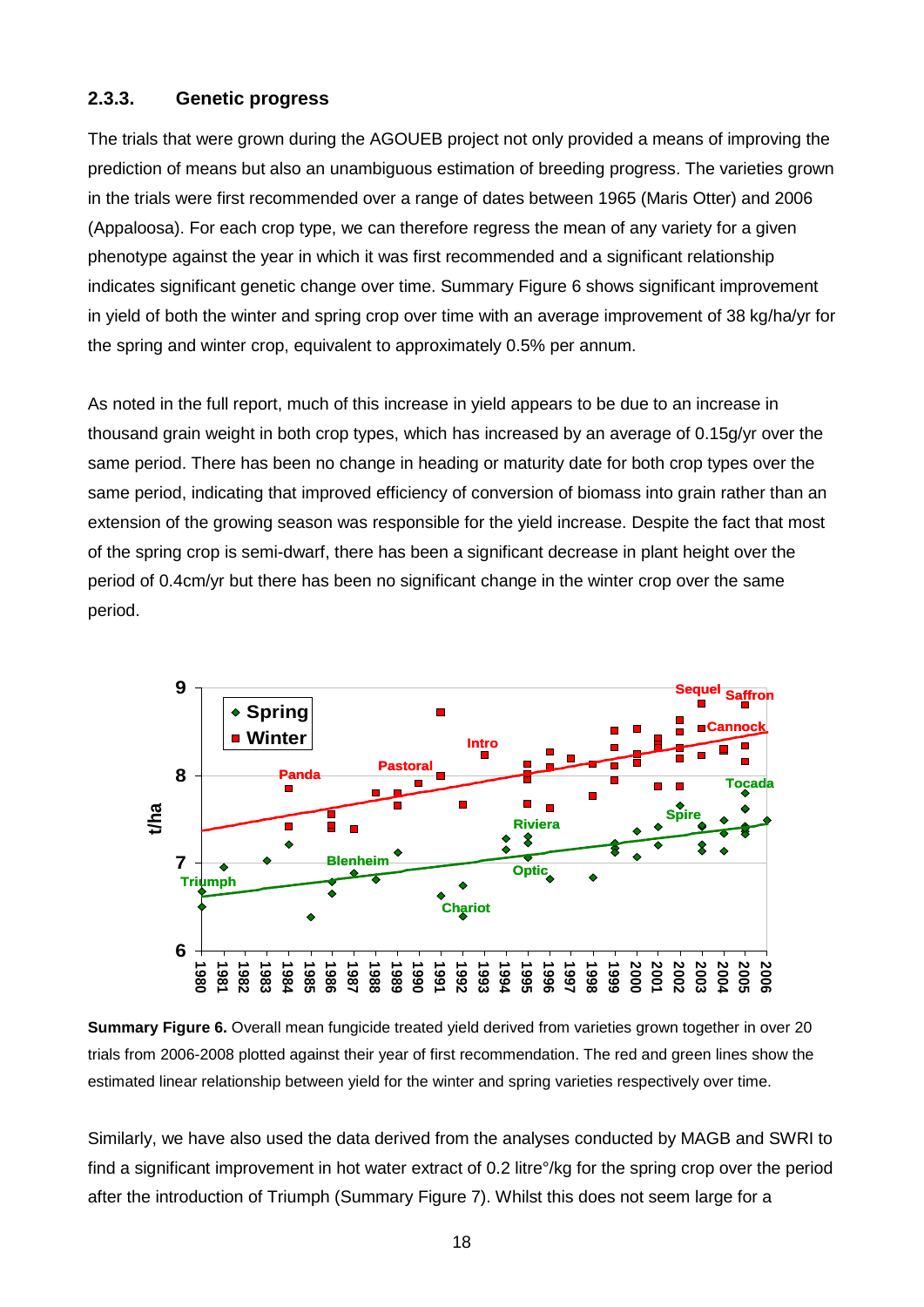character with a mean of over 300, it is highly significant for an industry consuming 1.75 million tonnes per annum in the UK. There is also an apparent increase in the hot water extract of the winter crop over the same period but this is not significant. It is biased by the apparently high extracts obtained for Melanie and Leonie, which were only assessed at one site but significantly out-performed the best control (Flagon).



Data from harvest 2006-8 trials in AGOUEB

**Summary Figure 7.** Overall mean hot water extract of IBD approved spring and winter barley lines derived from analysis of micro-malted samples from trials of the varieties grown together in trials from 2006-8.

#### **2.3.4. Brewing trials**

We also conducted pilot brewing from 25kg lots of each of 8 spring and 4 winter barley varieties grown at two sites for each crop. Micro-malting analyses are typically carried out on small lots which may well behave differently to larger lots in commercial malting, brewing and distilling. We have analysed the data obtained from the pilot brewing to verify that genetic differences are still observable in the larger lots. All the varieties that we tested had been approved by the Institute of Brewing and Distilling so significant differences between varieties represent differences that are breeding targets to either maintain or improve upon for future varietal development.

Over 80 variates were measured on the samples from dry grain tests through to sensory attributes of the resulting brews. We detected genetic differences for 12 and 8 variates for the spring and winter barley samples respectively. Given the small number of varieties, especially for the winter crop, the finding of significant variation for some traits is highly relevant to both breeders and maltsters. It is noticeable that most of the genetic differences were found amongst the grain and processing characters and that there are few significant genetic differences for the beer and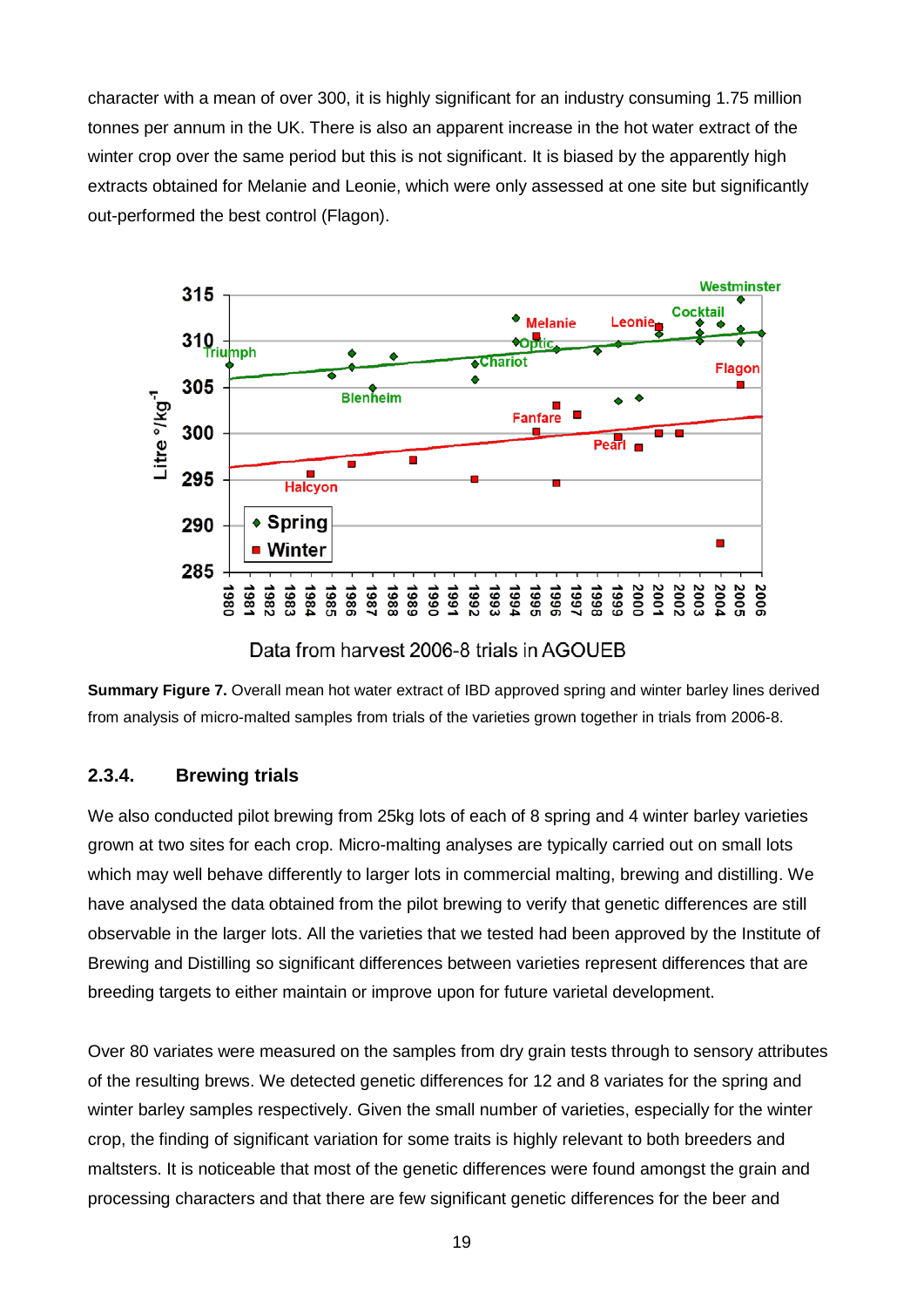sensory characters, which illustrates the skill of the maltsters and brewers in adjusting their processes to achieve a uniform product. Amongst the springs, there was significant genetic variation for Di-methyl Sulphide (DMS) in the beer produced with the varieties Prisma and Triumph being significantly higher than the others. In general, Optic was one of the lower scoring varieties for the significant characters (Summary Figure 8), although this would partly reflect its reputation for low grain nitrogen accumulation for characters like Malt Total Soluble Nitrogen and Malt Free Amino Nitrogen. The newer varieties like Westminster and NFC Tipple tend to out-perform the older varieties like Prisma and Triumph, confirming that the genetic progress detected by micromalting assays is reflected in an environment more akin to commercial processing.



**Summary Figure 8.** Means of 8 spring barley IBD approved varieties for nine characters relating to malt and brewing quality where there were significant genetic differences. All means are expressed as a percentage of Optic (100%).

The newer varieties have a significantly lower colour score than Maris Otter and tend to solubilise more nitrogen, whilst Pearl has a substantially higher diastatic power (Summary Figure 9). Other genetic differences, apart from three sensory attributes are, however, non-significant. Whilst not presented here, analysis of the lautering performance of Maris Otter shows that it processes remarkably well, even from a high nitrogen sample (>2%). By contrast, at least one of the two samples of the other three varieties, which were grown at the same sites, required raking for lautering to complete. Maris Otter clearly possesses attributes that have been recognised by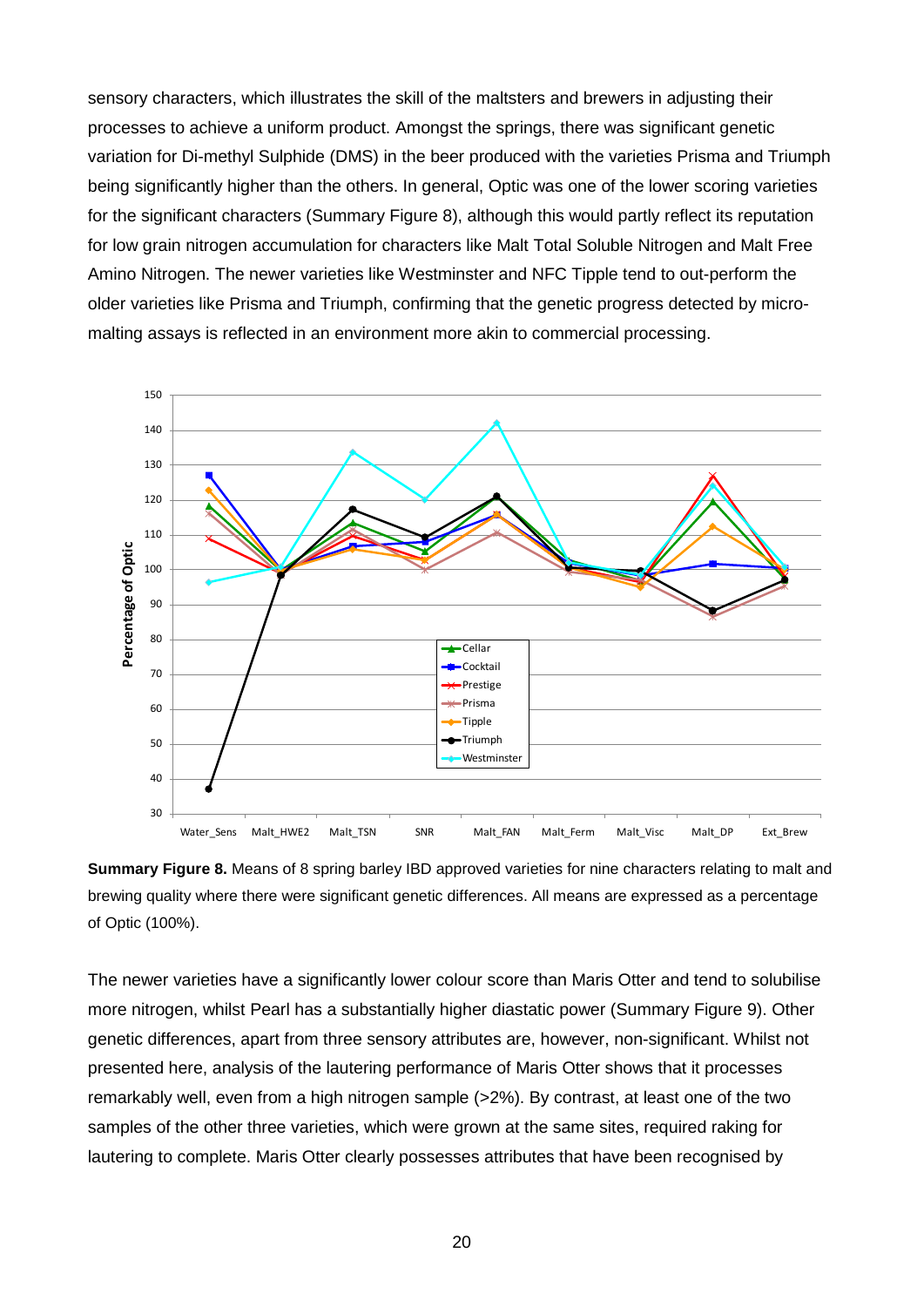maltsters and brewers to the extent that some 5% of the tonnage purchased by English maltsters from harvest 2009 was Maris Otter.



**Summary Figure 9.** Means of 4 winter barley IBD approved varieties for four characters related to malt and brewing quality where there were significant genetic differences. All means expressed as a percentage of Maris Otter (100%).

### **2.4. Key conclusions**

- 1. DNA fingerprinting has enabled the visualisation of the relationships between elite UK barley lines and their correct classification into morphological groups. Within these groups, two row malting winter barleys are clearly separated from two row feeding types.
- 2. We have identified strong marker trait associations for a range of DUS characters that for the first time provide an accurate view of the genomic regions sampled by such tests. The genetic resolution of the portion of the genome where the candidate genes for these characters is much finer than was possible by conventional bi-parental mapping and has permitted the identification of the major gene controlling anthocyanin pigmentation in various barley tissues.
- 3. Similarly, we have localised genomic regions controlling characters such as yield to a small number of candidate genes in several cases that provide real opportunities to not only utilise the associated markers in effective selection programmes but also to identify the causal genes.